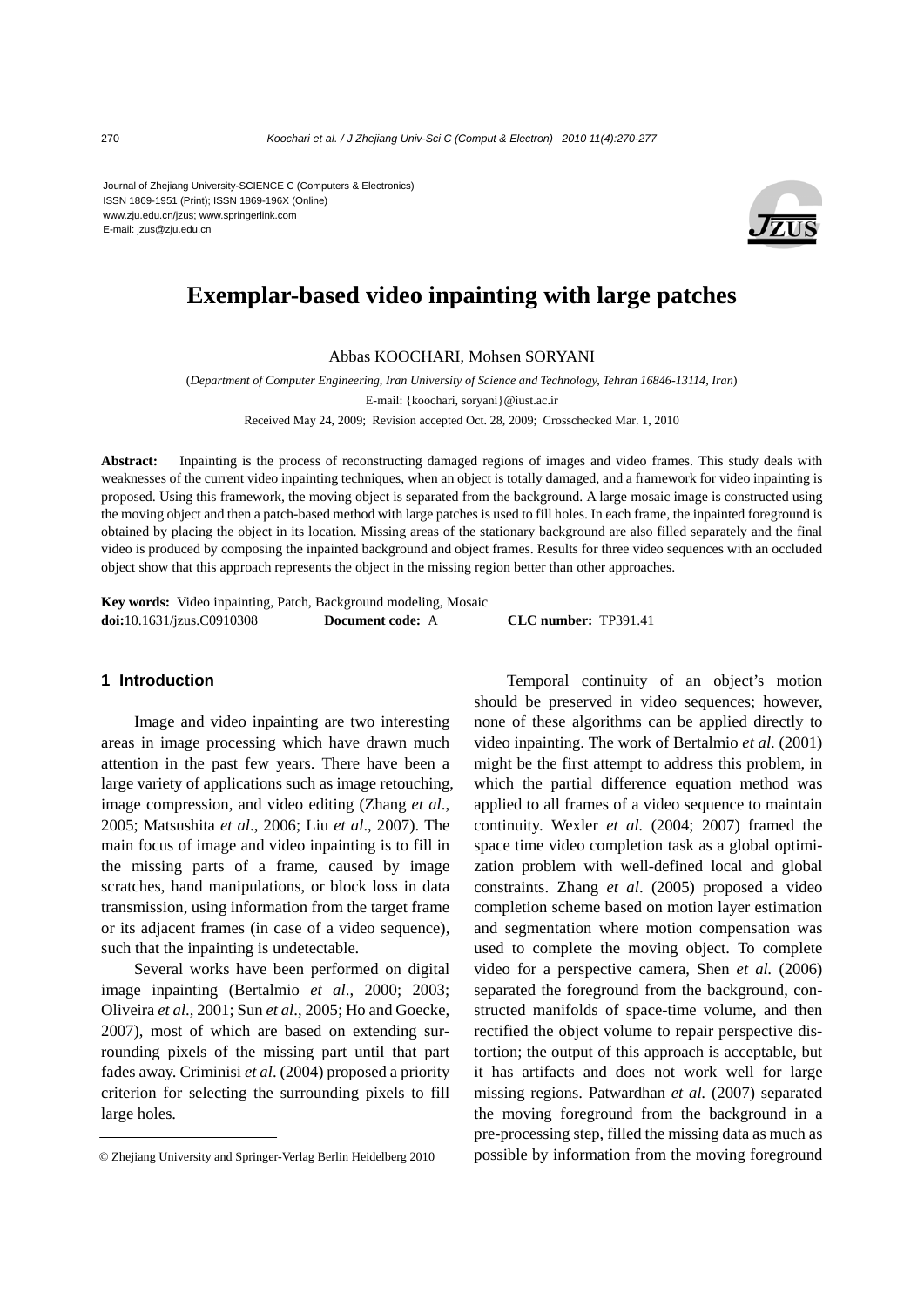of other frames, and inpainted the remaining from the local background. Although the overall performance of this approach is good, it does not work well when the moving object is near or enters a large missing region. To inpaint moving objects, Cheung *et al.*  (2006) extracted a set of object templates and utilized a dynamic programming technique for optimal object manipulation. The drawback of this approach is that a jump is incurred when entering and leaving the hole. Wang *et al.* (2007) proposed a feature-based video inpainting technique for largely occluded moving human subjects which models human behavior with predefined features.

This paper deals with a framework for filling missing parts in video frames in the presence of an occluding object. The background is assumed to be stationary and motion of the moving foreground is considered to be periodic without scale changing in the object.

### **2 The proposed method**

We have developed a novel video inpainting approach for filling in the missing data using a patch-based inpainting approach proposed by Criminisi *et al*. (2004). In the current research, some weaknesses of the current video inpainting techniques, when an object is totally damaged, are mentioned and a framework for video inpainting is proposed. Fig. 1 shows a schematic overview of the algorithm. First, the moving foreground is separated from the stationary background using a simple thresholding mechanism; then each segment is inpainted separately; and finally the video is reconstructed by composing the inpainted background and foreground frames.



**Fig. 1 Schematic overview of the proposed algorithm** 

## **2.1 Separating the moving foreground from the background**

In order to discriminate the moving object from the background in each frame, we used a threshold value on the absolute difference between the frame and the modeled background (Eq. (1)).

$$
FG_{t} = \begin{cases} 1, & \text{if } |I_{t} - BG_{t-1}| > \text{thr}, \\ 0, & \text{otherwise}, \end{cases}
$$
 (1)

where  $I_t$  is the input frame at time  $t$ , BG<sub> $t-1$ </sub> is the background model, and  $FG_t$  is the result of foreground at frame *t*. For background modeling, the Gaussian mixture model (GMM), originally introduced in (Wren *et al.*, 1997; Stauffer and Grimson, 1999) and improved in Zivkovic (2004), is used. It models each pixel as a mixture of *k* Gaussian distributions and constantly updates the parameters of the model. The number of components of GMM is automatically selected for each pixel. Given the observation of a pixel at previous time, the probability of observing the pixel at time *t* is

$$
P(X_t) = \sum_{i=1}^{k} w_{i,t} N(X_t, \mu_{i,t}, \Sigma_{i,t}),
$$
 (2)

where *k* is the number of components, and  $w_{i,t}$ ,  $\mu_{i,t}$ , and  $\Sigma_{i,t}$  are the estimation of weight, mean value, and covariance matrix of the *i*th Gaussian in the mixture at time *t*, respectively. After modeling each pixel, the background can be approximated by the *B* largest components of the mixture model where *B* is defined as

$$
B = \arg\min_{b} \left( \sum_{k=1}^{b} w_k > T \right), \tag{3}
$$

where *T* is the minimum portion of data that can be considered as background. As explained above, the moving foreground is recognized by the difference of each frame from the modeled background. Since the background subtraction is done at the pixel-level, a median filter is applied to each detected foreground frame in order to remove the outlier pixels.

Background subtraction is still a challenging task in computer vision. Since the focus of our work is to develop a better inpainting algorithm and a stationary background is used in our video sequences,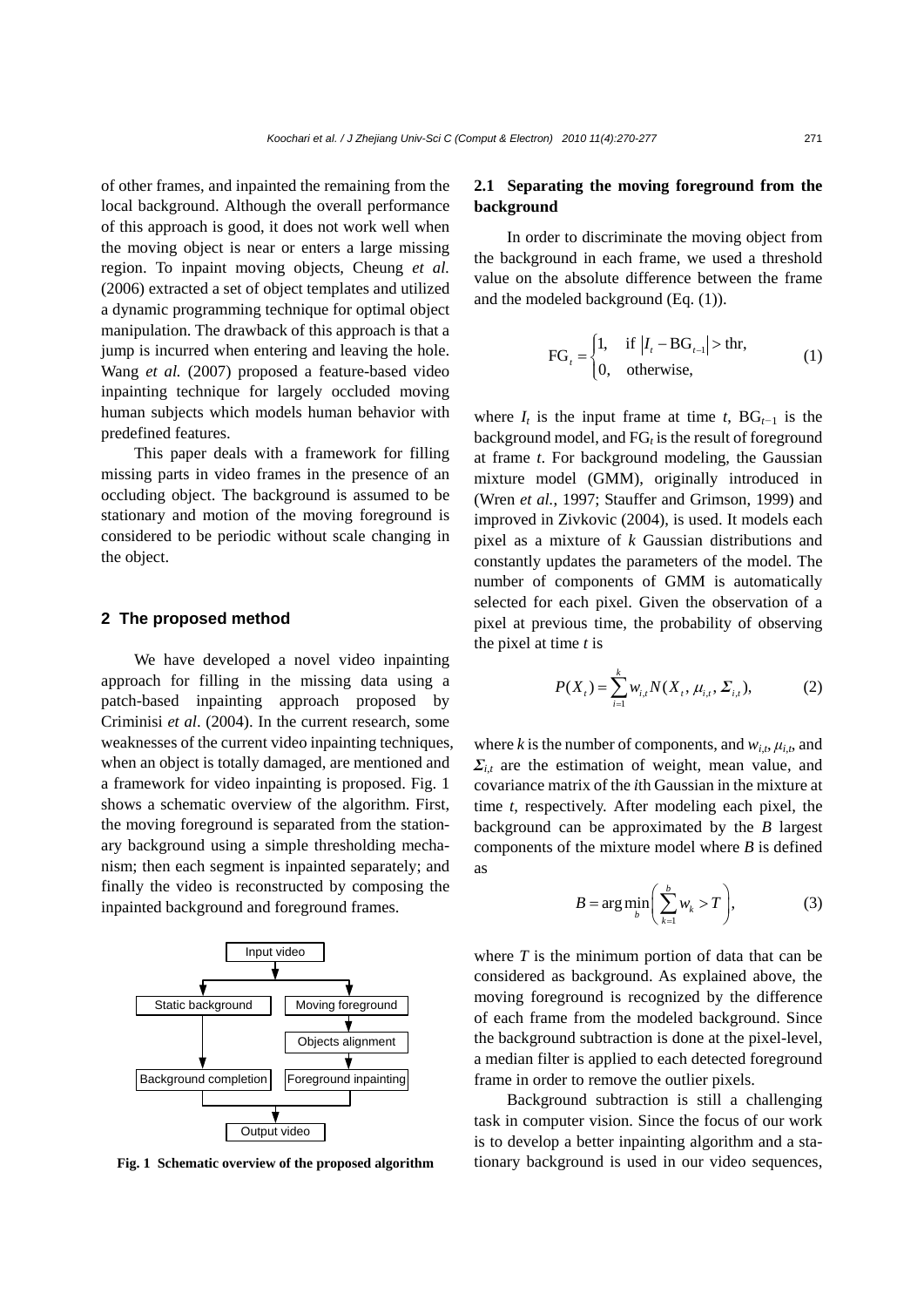the above-mentioned foreground/back-ground segmentation method is suitable for this work. More advanced foreground/background segmentation methods can be used if required. For dynamic backgrounds, there are other background subtraction methods such as presented in Sheikh and Shah (2005).

## **2.2 Alignment of the moving objects**

After segmenting the moving objects and the background, the boundary of each object is specified by a rectangular window around it. Since deformable moving objects are in different states of motion, the maximum width and height of windows are selected to define a reference window. The reference window encloses the object as the object settles in the center of window. Afterwards, a large mosaic image is obtained by the alignment of windows which contain the moving objects. To remove any possible overlap between objects, the center of each object is defined as follows:

$$
cm_i = cm_{i-1} + w + \Delta c_i, \quad \Delta c_i = c_i - c_{i-1}, \tag{4}
$$

where cm*i* is the center of the object at frame *i* in the mosaic image, *w* is the width of the reference window, and  $\Delta c_i$  is the distance between object centers at two consecutive frames (i.e., velocity of the object at frame *i*).

Before mosaic construction, the first and the last damaged frames are manually determined. Since, in the damaged frames, the object center is corrupted, it is estimated using the velocity of the object. Also, all damaged regions of the manuallydetermined frames are copied onto the mosaic image. Fig. 2 shows the mosaic image of correct frames. Since the mosaic image is large, only a section of it has been shown.

#### **2.3 Background and foreground inpainting**

Background and foreground inpainting are done using exemplar-based inpainting (Criminisi *et al*., 2004), which has been shown to work well in images with both texture and structure. For background inpainting we have directly used the exemplar-based method on the background image, while for the foreground inpainting we iteratively apply exemplarbased inpainting to the mosaic image.

## 2.3.1 Exemplar-based method

The target region (the missing data region) is filled by selecting patches from the source region. The priority of the first area to be filled and patch selection order are determined with respect to the structure of the entire image. The target region, source region, and entire image are denoted as *Ω*, *Φ*, and *I*, respectively. In order to fill a selected region, the priority of each pixel on the boundary of the target region, δ*Ω*, is computed. The priority of a pixel *p* is calculated as follows:

$$
P(p)=C(p)D(p),\tag{5}
$$

where  $C(p)$  and  $D(p)$  are confidence and data terms respectively, which are calculated as follows:

$$
C(p) = \left(\sum_{q \in \Psi_p \cap \Phi} C(q)\right) / \left|\Psi_p\right|, \tag{6}
$$

$$
D(p) = |\nabla I_p^{\perp} \cdot \mathbf{n}_p|/\alpha, \qquad (7)
$$

where  $\Psi_p$  is a patch centered in location  $p$ ,  $|\Psi_p|$  is the area of the patch,  $\alpha$  is the normalization factor (e.g.,  $\alpha$ =255 for grayscale images),  $n_p$  is normal to the boundary of the target region, and  $\nabla I_p^{\perp}$  is an isophote in location *p* (Fig. 3).

The patch  $\Psi_{\hat{p}}$  with the maximum priority is found in the target region (i.e.,  $\Psi_{\hat{p}} | \hat{p} =$ arg max  $_{p \in \partial \Omega} P(p)$ , and the best matching patch  $\Psi_{\hat{q}}$ in the source region that minimizes the sum square error (SSE) is selected and copied into  $\Psi_{\hat{p}}$ . At the end, confidence terms for all pixels of the selected patch intersecting with the target region are updated. This algorithm is run iteratively until the target region is filled.



**Fig. 2 Mosaic image of the correct frames obtained by objects alignment**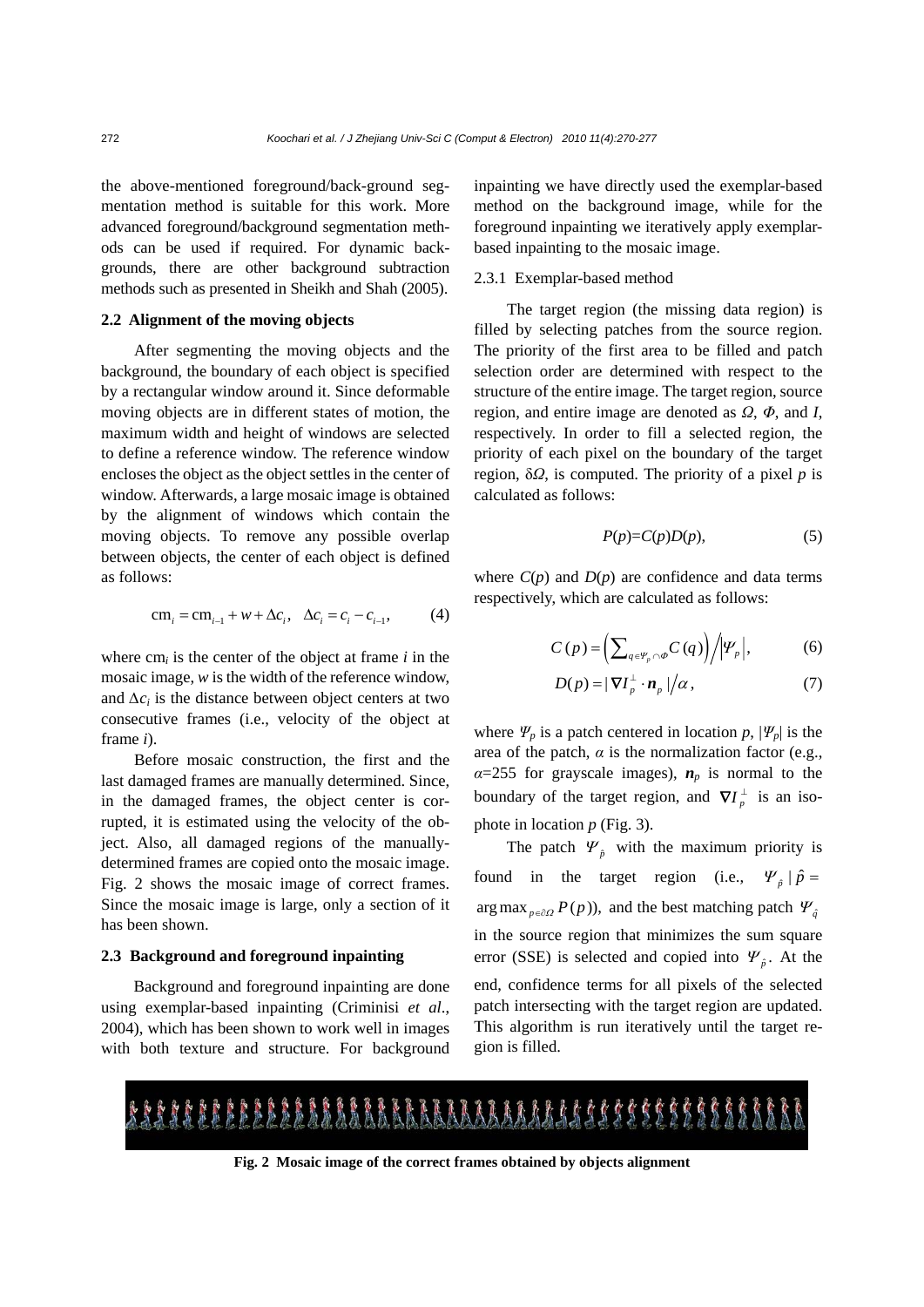

**Fig. 3 Notation used in exemplar-based inpainting (Criminisi** *et al***., 2004)** 

Given the block  $\Psi_p$ ,  $\mathbf{n}_p$  is the normal to the contour  $\partial\Omega$  of the hole region  $\Omega$ .  $\Phi$  is the non-hole region.  $\nabla I_p^{\perp}$  is the isophote at point *p*

#### 2.3.2 Background inpainting

Since the missing region in the static background is the same for all frames, it must be inpainted using the information of the current frame. The exemplar-based approach, which maintains texture and structure information, is the best candidate to fill this region, although there are difficulties in some complex curved structures. In the case of moving backgrounds, a frame history can be used to fill the missing part of the current frame. This is, however, more challenging compared to a stationary background since the temporal discontinuation is more visible in moving backgrounds than in static backgrounds.

## 2.3.3 Foreground inpainting

The main step in this approach is the completion of missing data in a mosaic image. An exemplarbased image inpainting with large patches is used for the completion of a mosaic image. This step is iteratively run and in each iteration one or two objects are inpainted until the missing region is filled. To simplify the explanation, one moving object has been considered. The patch should be sufficiently large to enclose an object entirely. Selection of a large patch size preserves temporal continuity and structure of the moving object. Also, object motion should be periodic without scale changes for this purpose.

In the proposed approach, the height of the patch is considered equal to the height of the reference window while its width is considered three fold of the width of the reference window. The reason for this assumption is to maintain continuity of the current object with the left and the right objects. Although the selected patch might contain only one of the right or left objects, it preserves periodicity of the sequentially filled moving objects. The missing region can be filled from left or right side of the mosaic image based on priority of patches. When a large patch with the maximum priority is selected to inpaint the mosaic image, it may include an object and a section of another object. Since usually one or two objects should be inpainted entirely in each iteration, a projection is applied to the selected patch to distinguish the boundaries of two neighboring objects. This approach insures that one or two objects are inpainted entirely in each iteration and uncompleted objects are not included in the patch.

If the object sequence is denoted by  $o_1o_2...$  $o_{c}o_{c+1}...o_{c+n}o_{c+n+1}...o_{N}$ , and *T* is period of the objects' movement, we have  $o_i \equiv o_{i+T}$  (*i* is the frame number, and  $o_c$  to  $o_{c+n}$  are objects in the corrupted region). When a patch is selected, it contains two or three complete objects. The algorithm minimizes the sum square error between the selected patch and the selected target region,  $d(o_t o_{t+1} o_{t+2}, o_{c-1} o_c o_{c+1})$ . Periodic motion of the object is preserved in this process since the algorithm tries to find maximum correlation between visible parts of the partially occluded object in the hole and corresponding parts in the selected patch. The algorithm repeatedly selects all possible patches from the source region and matches them with the selected target region to find the final location of the best matching patch. For non-periodic object motions, a smooth transition between objects connecting left and right sections of the missing region is not guaranteed.

To improve the speed of the proposed algorithm, the priorities of the top and the bottom boundary points of the hole are not calculated. Fig. 4 shows the steps of foreground inpainting.





The first row is the original mosaic image, the second row shows the primary selected patch, which is indicated by the rectangle, containing two complete objects and a section of another object, and the third row is the modified result after projection of the selected patch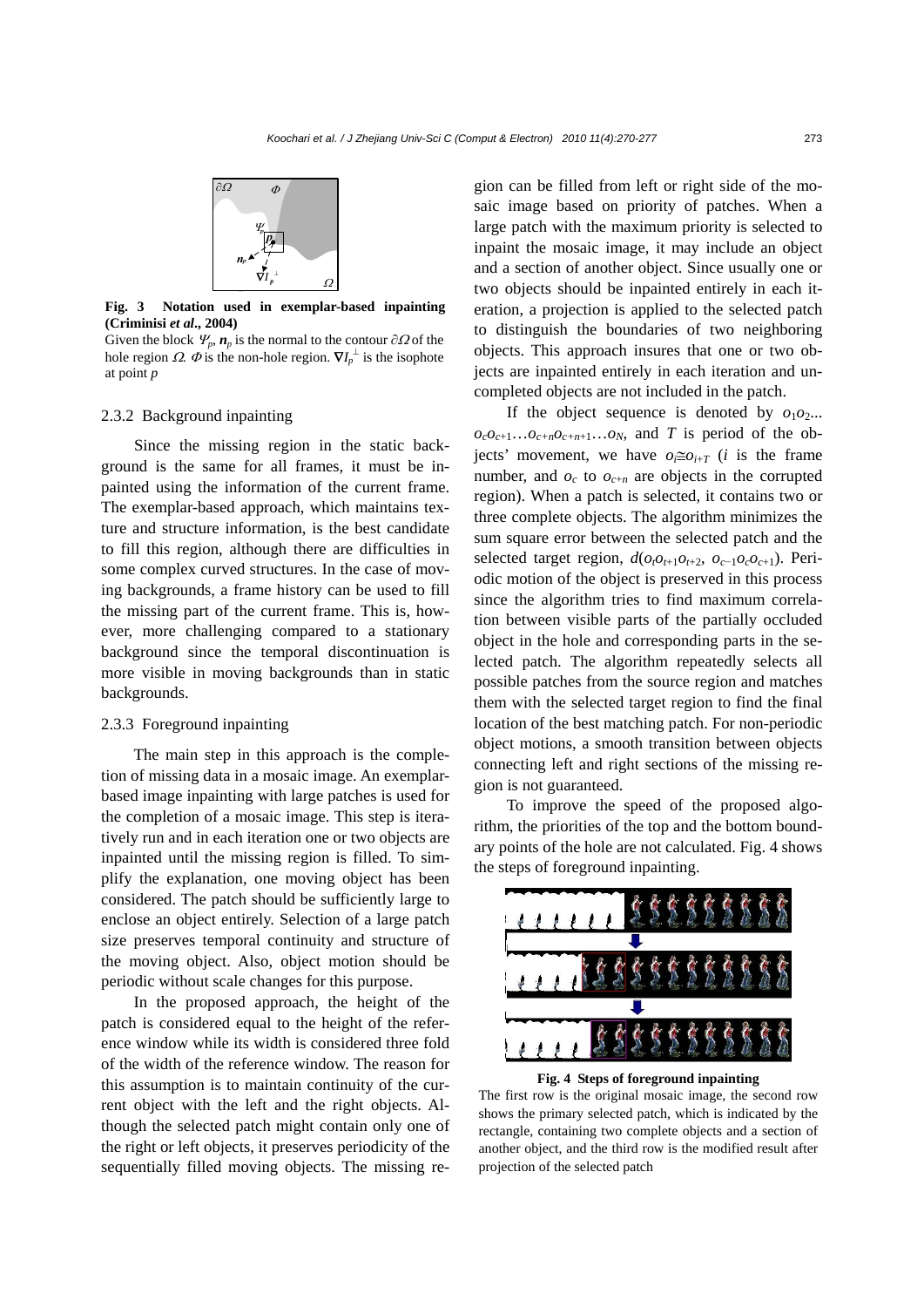Finally, the objects of each frame are isolated for constructing the video output. The frames of the video sequence containing the inpainted objects are obtained by placement of the objects in their locations. To improve the output, alpha matting can be applied.

### **3 Experiments and results**

To compare our algorithm with other methods, three video sequences were used. Two of them had stationary backgrounds and the other had a non-stationary background. In the first video, the 'jumping girl', which was captured and used by Wexler *et al.* (2004), a girl moves from left to right and passes behind an occluding object (a person). Fig. 5 shows the results of the proposed algorithm on the first video.

Fig. 6 shows the comparison of the results of our algorithm with those of the space-time video completion (Wexler *et al.*, 2004). The corresponding results show that our algorithm represents the moving object better than Wexler *et al*. (2004)'s algorithm. Also, since our algorithm separates the moving foreground from the background, there is no over-smoothing in the background. Note that the motion of the object is periodic here, which helps to fill the large holes using other frames; otherwise the proposed algorithm might not perform well.

The second video was captured by a hand-held camera with a resolution of 540×432 pixels per frame. A mask for this video was created manually. Fig. 7 shows steps of the proposed algorithm for this video.

In the third video, which was used by Cheung *et al.* (2006) and Venkatesh *et al.* (2009), a man moves from right to left and crosses behind an occluding object (a board). In this video, the moving person



**Fig. 5 Results of the proposed algorithm on the first video** 

(a) Original mosaic image with an occluded object; (b) Mosaic image after running several iterations of the algorithm; (c) Final result that has preserved continuity



**Fig. 6 Comparison of the results of our algorithm with those of Wexler** *et al***. (2004)'s algorithm on inpainting the jumping girl sequence** 

The first row shows the girl passing behind the occluding mask, the second row shows the inpainted sequence using our algorithm, and the third row shows the inpainted sequence using Wexler *et al*. (2004)'s algorithm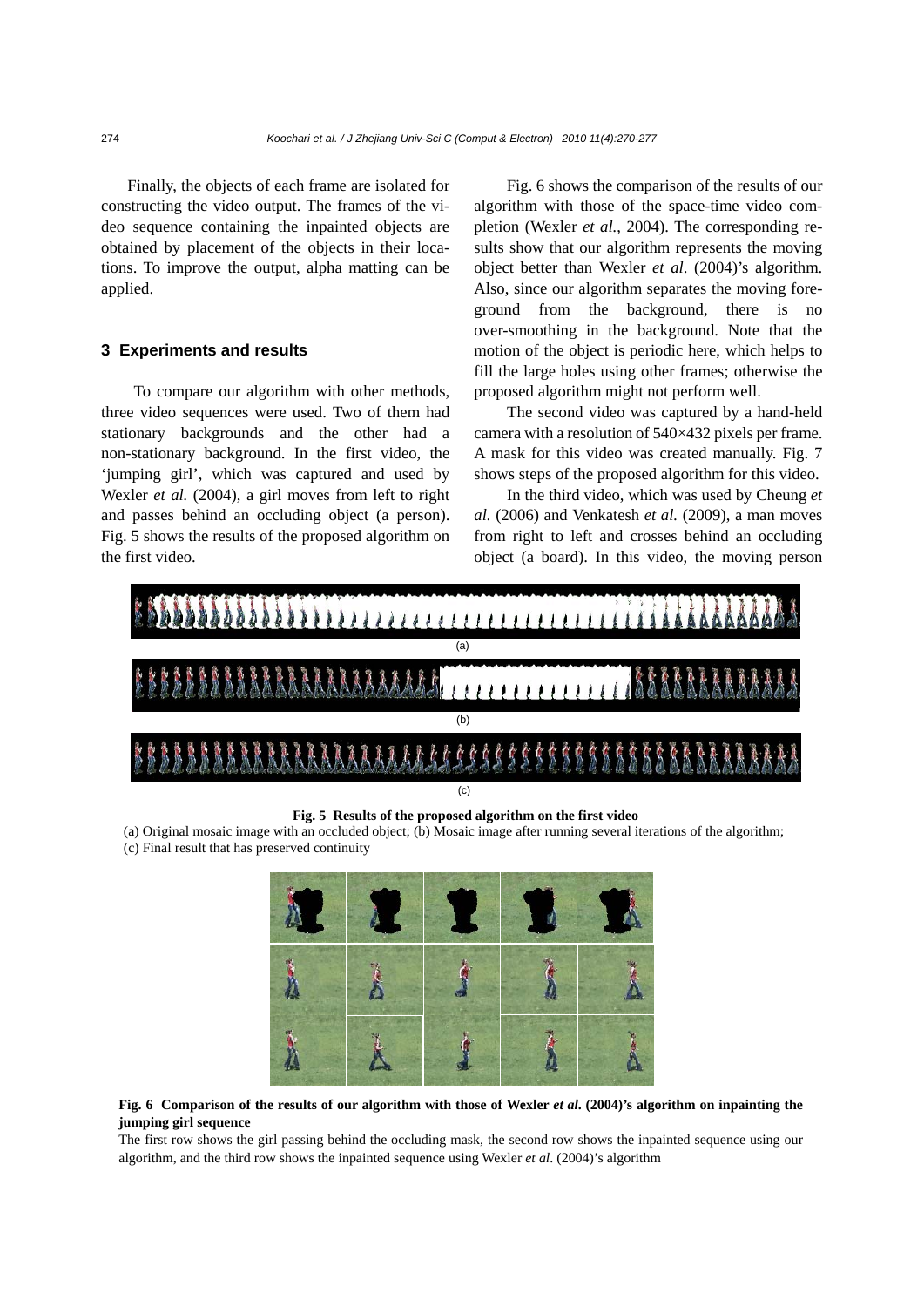was completely occluded. Fig. 8 shows some frames of the original and the inpainted sequences using the proposed algorithm.

Fig. 9 shows results of our algorithm compared to results of an inpainting algorithm proposed by Cheung *et al.* (2006). As shown in the results of algorithm by Cheung *et al.* (2006), the direction of the object's movement changes in two consecutive frames when the object enters and exits from the occluding area. Results of our algorithm have smooth



**Fig. 7 Steps of the proposed algorithm for the second video**  (a) Mosaic image with the occluded region; (b) Final result after applying our algorithm



**Fig. 8 Some frames of the original and the inpainted sequences using the proposed algorithm in inpainting an occluded object** 

The first row shows the input sequence with a board that occludes the object, and the second row shows the inpainted sequence using our algorithm



#### **Fig. 9 Comparison of the results of our algorithm with those of an inpainting algorithm proposed by Cheung** *et al.* **(2006) in inpainting an occluded object**

(a) and (b) show results of our algorithm when the object enters and exits from the occluding area, respectively; (c) and (d) show results of algorithm by Cheung *et al*. (2006) when the object enters and exits from the occluding area, respectively; (a) and (c) show two consecutive frames when the object enters the occluding area; (b) and (d) show two consecutive frames when the object exits from the occluding area. Note that the output of our algorithm has smooth transitions when the object enters and exits from the occluding area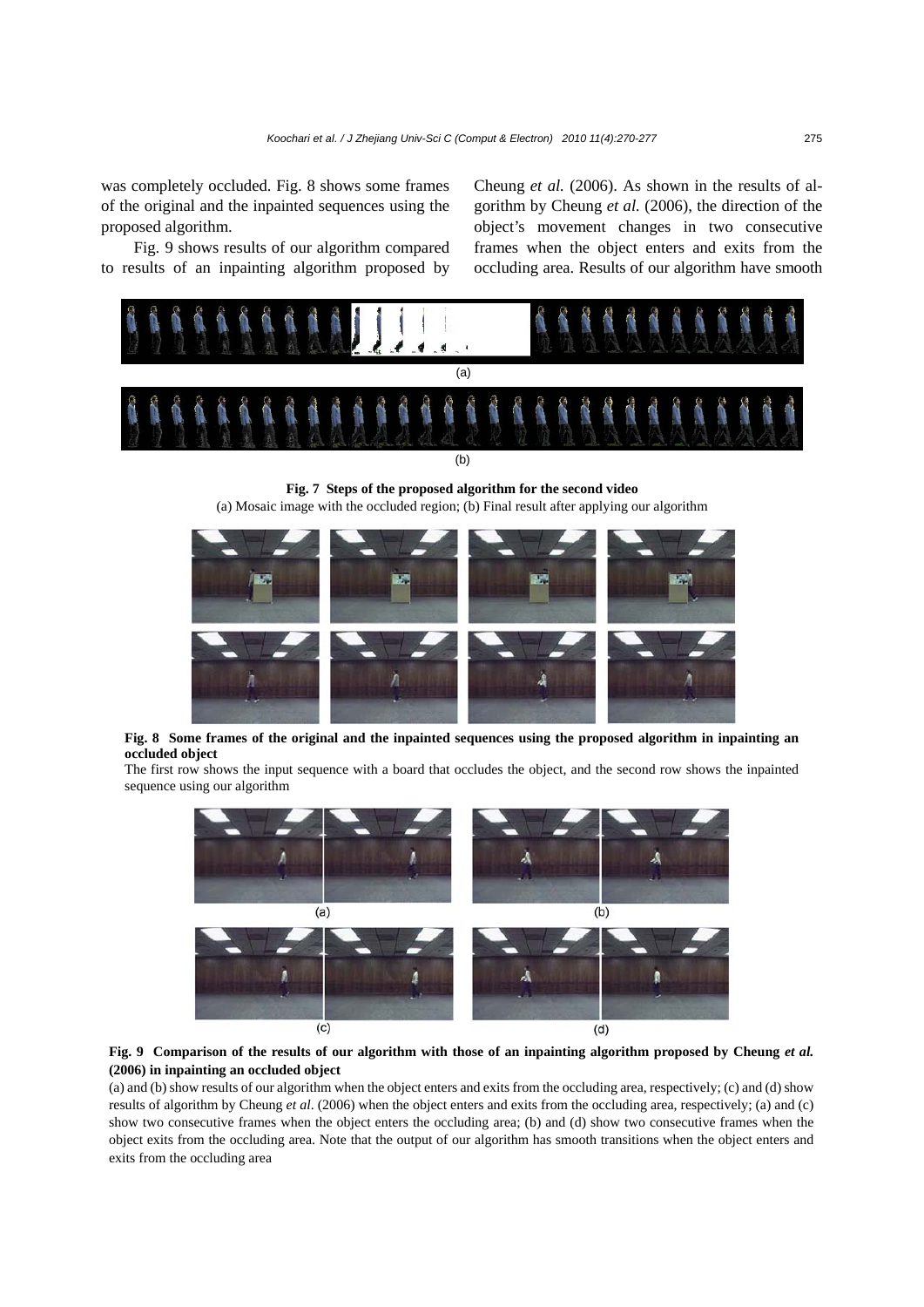transitions in the corresponding frames. Since the object's motion is non-periodic, there is one direction change in the final inpainted sequence using our proposed algorithm.

As mentioned above, background inpainting is done separately. Fig. 10 shows the results of the background inpainting for the first video sequence.



**Fig. 10 Background inpainting of the first video**  (a) Original frame with the occluding object; (b) Mask of frames; (c) Inpainted background

Results of background inpainting for the second and the third videos are shown in Figs. 11 and 12, respectively. Since the second video has a complex background, the inpainted background does not show an appropriate result.

After background completion, the final video is obtained by composing the inpainted foreground and background frames (the resulting video can be accessed at http://webpages.iust.ac.ir/koochari/proj/ videoInpainting.html). To increase the speed of the proposed algorithm, priorities of the points on the top and the bottom boundaries of the target region have not been calculated.

## **4 Conclusion and future work**

In this paper, we have implemented and tested a new method for video inpainting. It first separates the moving object from the background and then fills the missing data using a mosaic image and a patch-based image inpainting approach. The patches should be sufficiently large to cover the whole object. Finally, it places the objects in their foreground locations and



**Fig. 11 Background inpainting of the second video**  (a) Original frame; (b) Artificially created mask; (c) Inpainted background



**Fig. 12 Background inpainting of the third video**  (a) Original frame with the occluding object; (b) Mask of frames; (c) Inpainted background